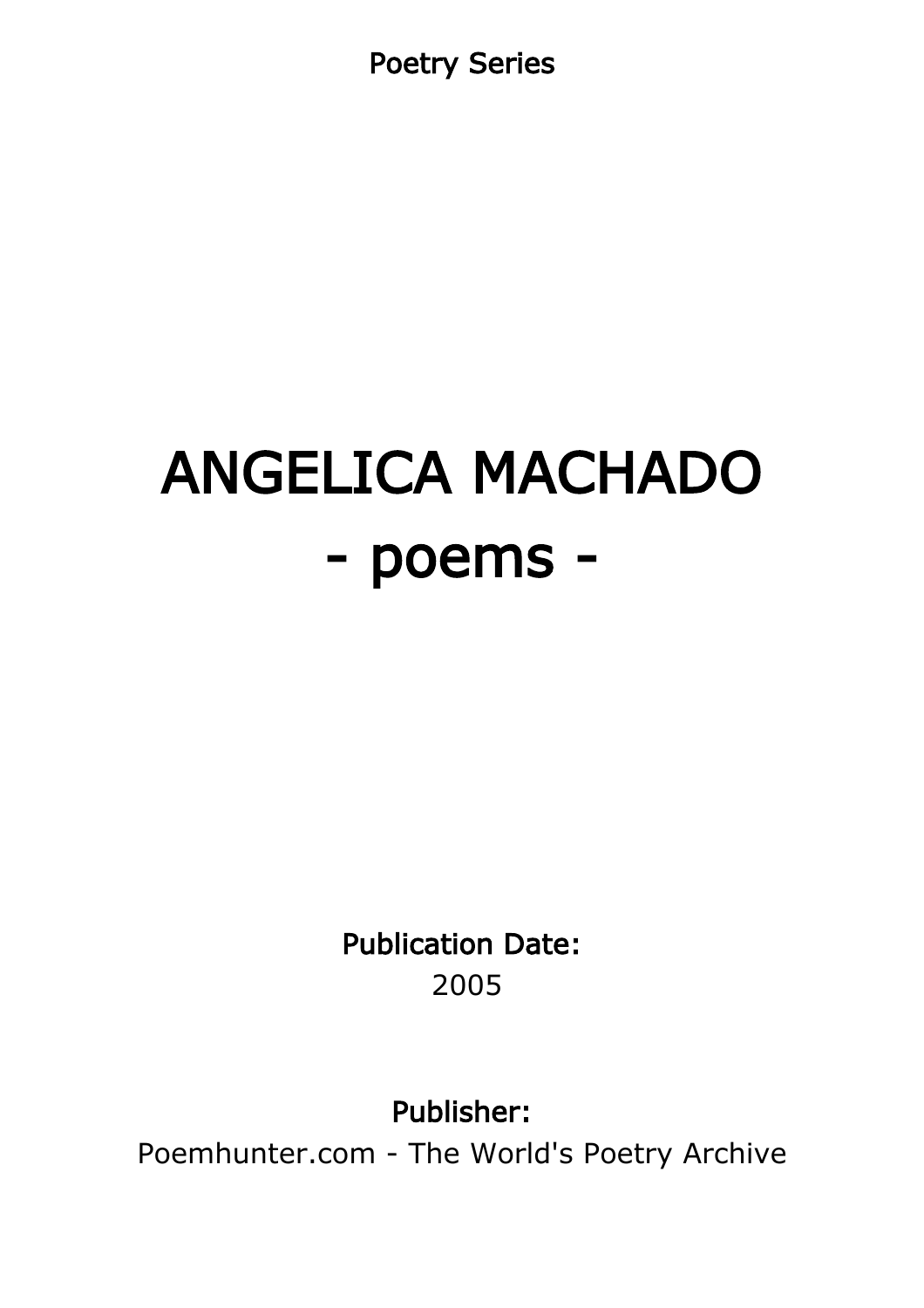# ANGELICA MACHADO()

I Graduated from Martin High School, I'm currently attending college for criminal justice. I have a beautifull daughter named Kassandra whom I love dearly.I moved to dallas in 1996 and started writing poems in 2000. I met a wonderfull person named Jesse and got married on March 2003 on my daddy's birthday. What can I say I have a wonderfull family and I thank god each day for all my accomplishments he has given me. I hope you all like my poems. God Bless You.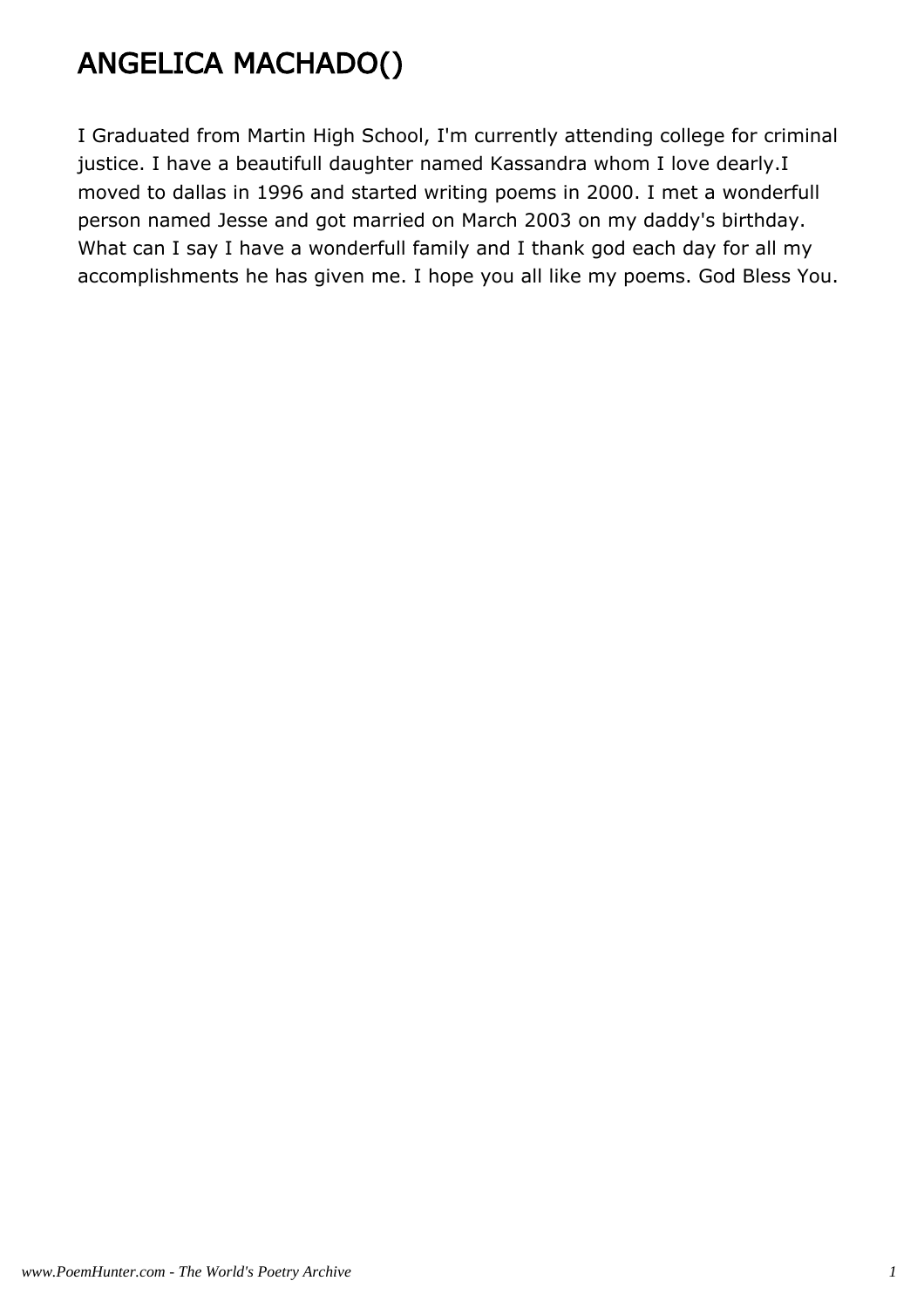## **Confused**

Sometimes I feel overwhelmed by life and sometimes I'm just too confused sometimes I don't know what to do I just feel all blue! ! ! ! ! Sometimes I want more in life but I understand it's hard to get but when I see that smile on your face It just turns me on the other way I'll never see or understand it all why? I feel so confused I guess things don't matter anymore When you have a special person who will give it all for you.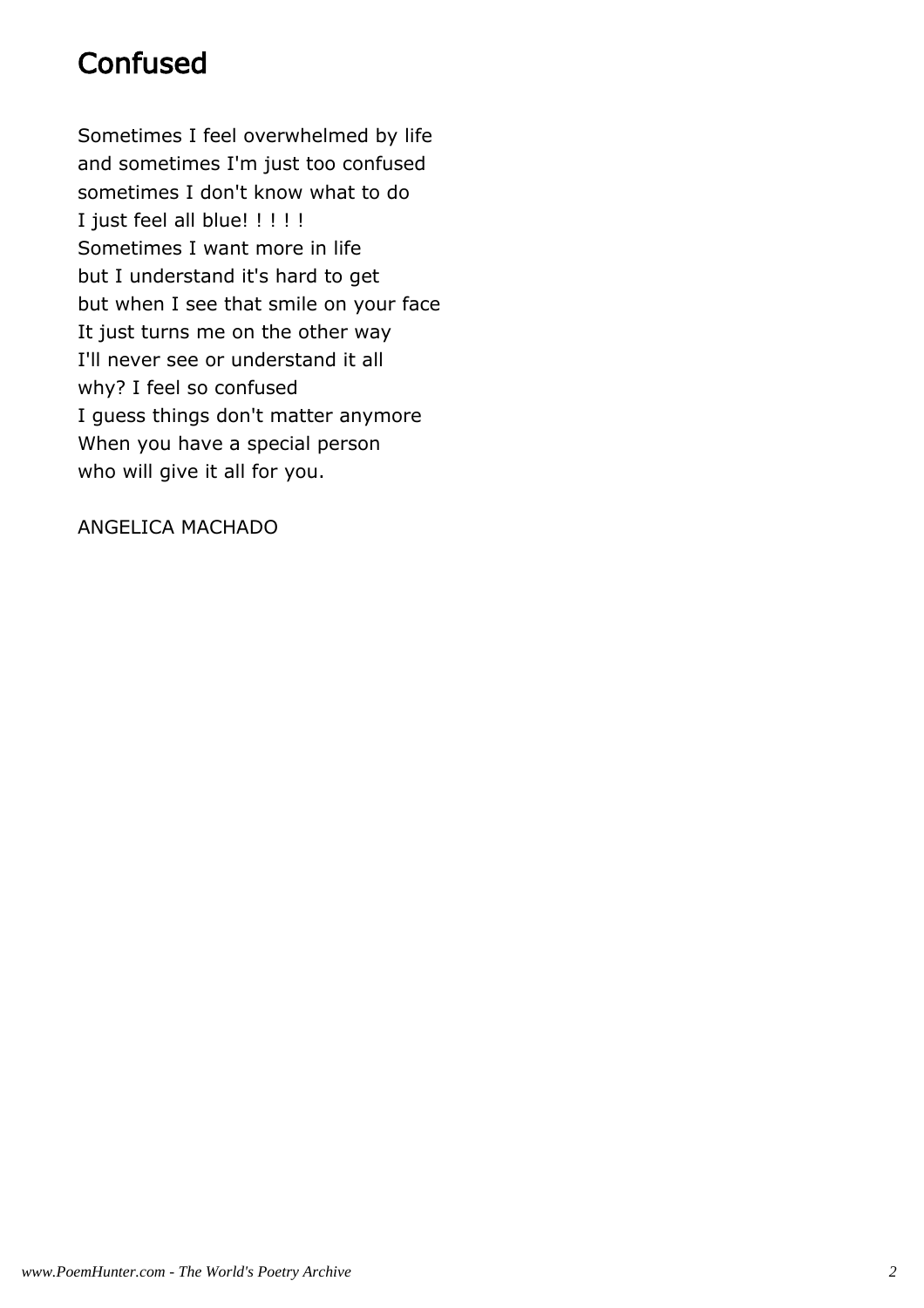# Dedicated To My Wonderful One And Only Husband **Jesse**

Tan solo tú me enseñaste, Lo que es vivir, lo que es tener Una nueva ilusión de seguir; Firme ante las pruebas que trae la vida, La razón de tener una alegría día a día La emoción de saber que hay alguien

Que piensa en mí, en cualquier momento de su vida. No es que quiera saturarte de mi Al contrario solo quiero ser parte de ti De que nuestras vidas se unan en Una sola melodía

Aquella que solo el amor Es capaz de entonar y sonar En nuestras mentes y corazón noche y día. Me ayudaste a escapar De la depresión en la que estaba hundida Ahora solo mi vida es llena de alegría

Por que sabe que ambos estamos unidos De por vida… Solo quiero que sepas que eres El hombre que más amo Y por el cual soy capaz Entregar mi propia vida.

Tan solo tu eres El amor de mi vida.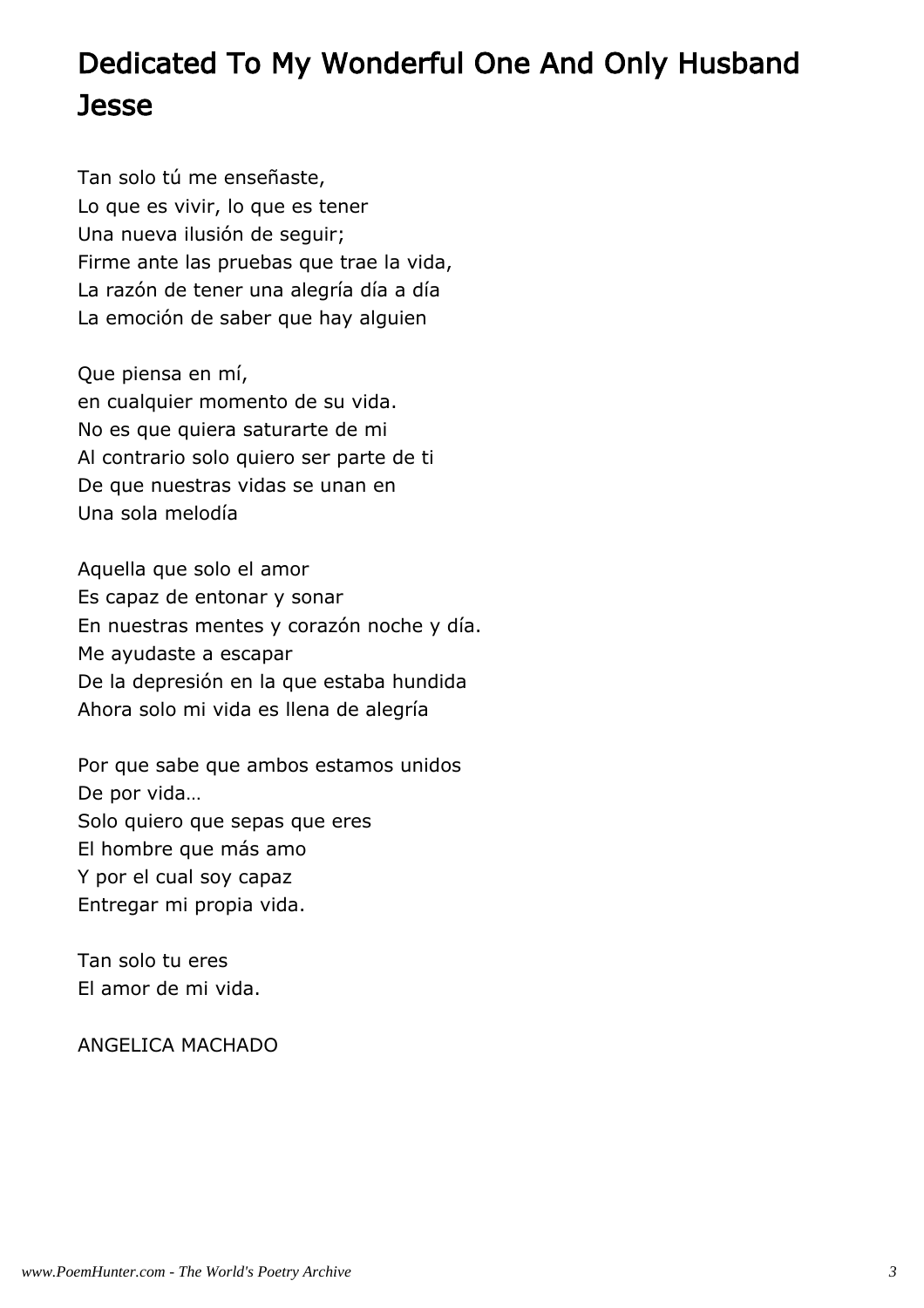#### Dreams Do Come True

You are my sunshine Your a dream come true Without you I would be miserable Without you I couldnt bear I never thaught life could be this beautifull I guess cause I have you Your are so special to me That you made my dream come true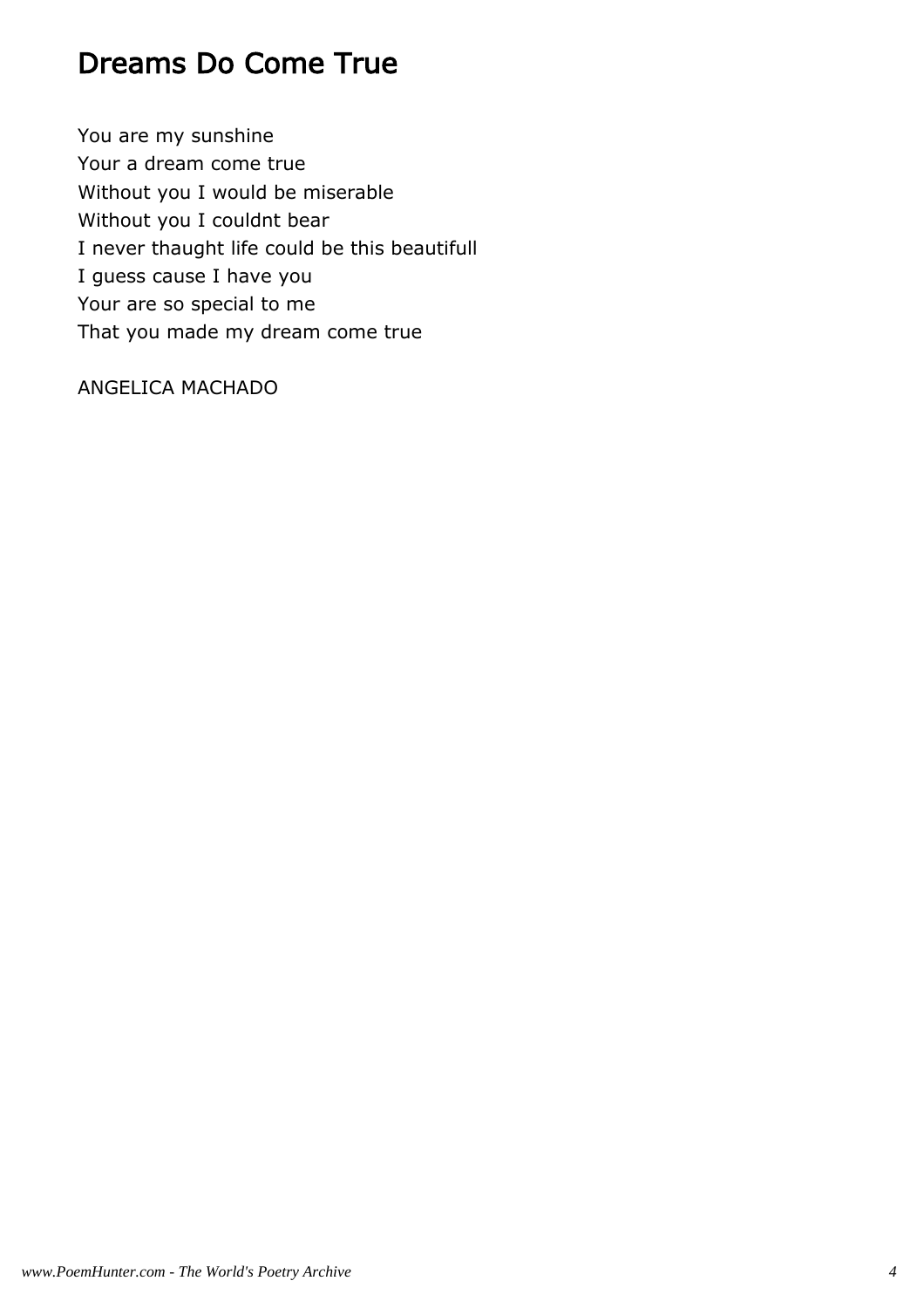#### Greatest Gift

I know that sometimes people say your not my dad. But it doesn't hurt me To me you are, and thats what counts. Having you as my father, Is the greatest gift of all. You've been a dad to me in all the things we've been through. You've always been there when I needed you. You've been patient, kind and firm over the years as I've grown. And I'm eternally gratefull to you, because you've treated me as your own. For though we're not tied by bloodlines, But by heart we are, The love and trust you've given me is the most precious gift of all.....

And I'm so gratefull to have you in my heart.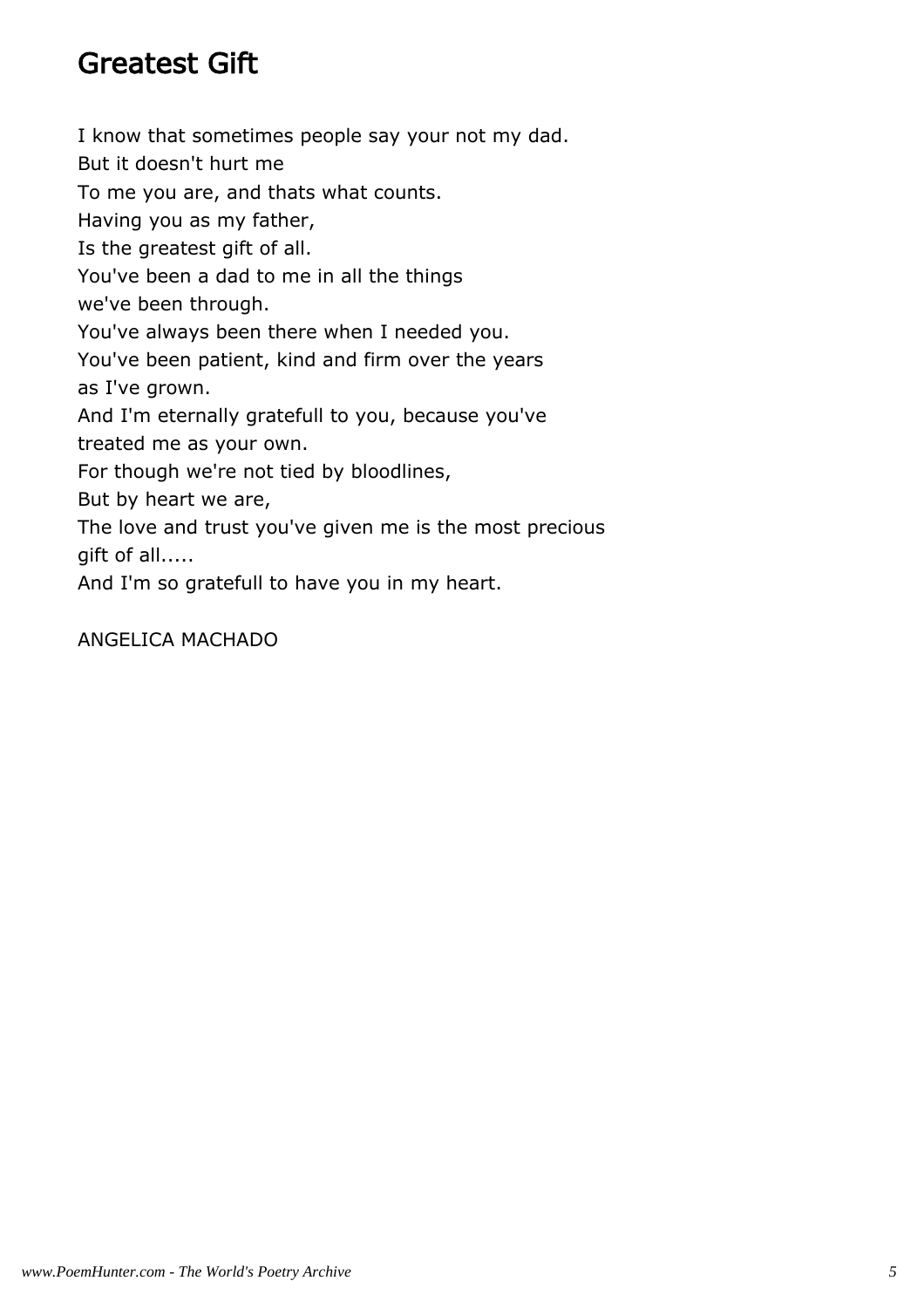#### Hope And Love

A short while ago I met my love A man who was all, I had ever dreamed of He is forever in my thoughts Every minute Every day I love every part of him In every special way You have given me life in this world And a good reason to go on with my life You brought me hope and insparation in all this troubled times I cant see my self without you in a year or two Because to tell you the truth I've fallen in love with you.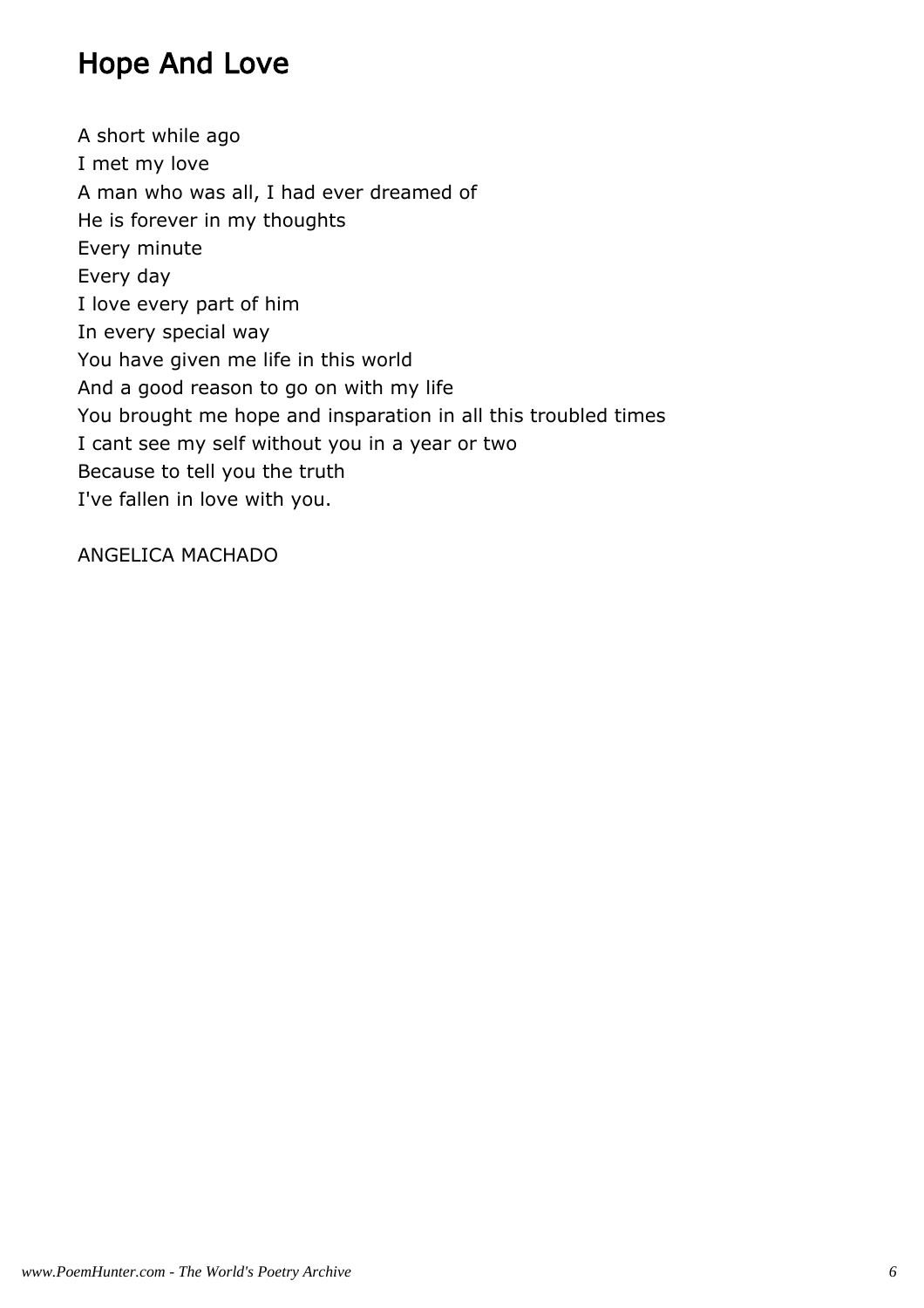# Husband

I never knew what love meant until I met you Your always there for me Whenever I need you You worry so much for me And I do too That when we are not together We miss each other all the way through.

You always comfort me When I'm sad You try so hard to make me happy Even when I'm mad, I dont know sometimes how you put up with me I guess thats very nice To have a wonderfull husband Always by my side.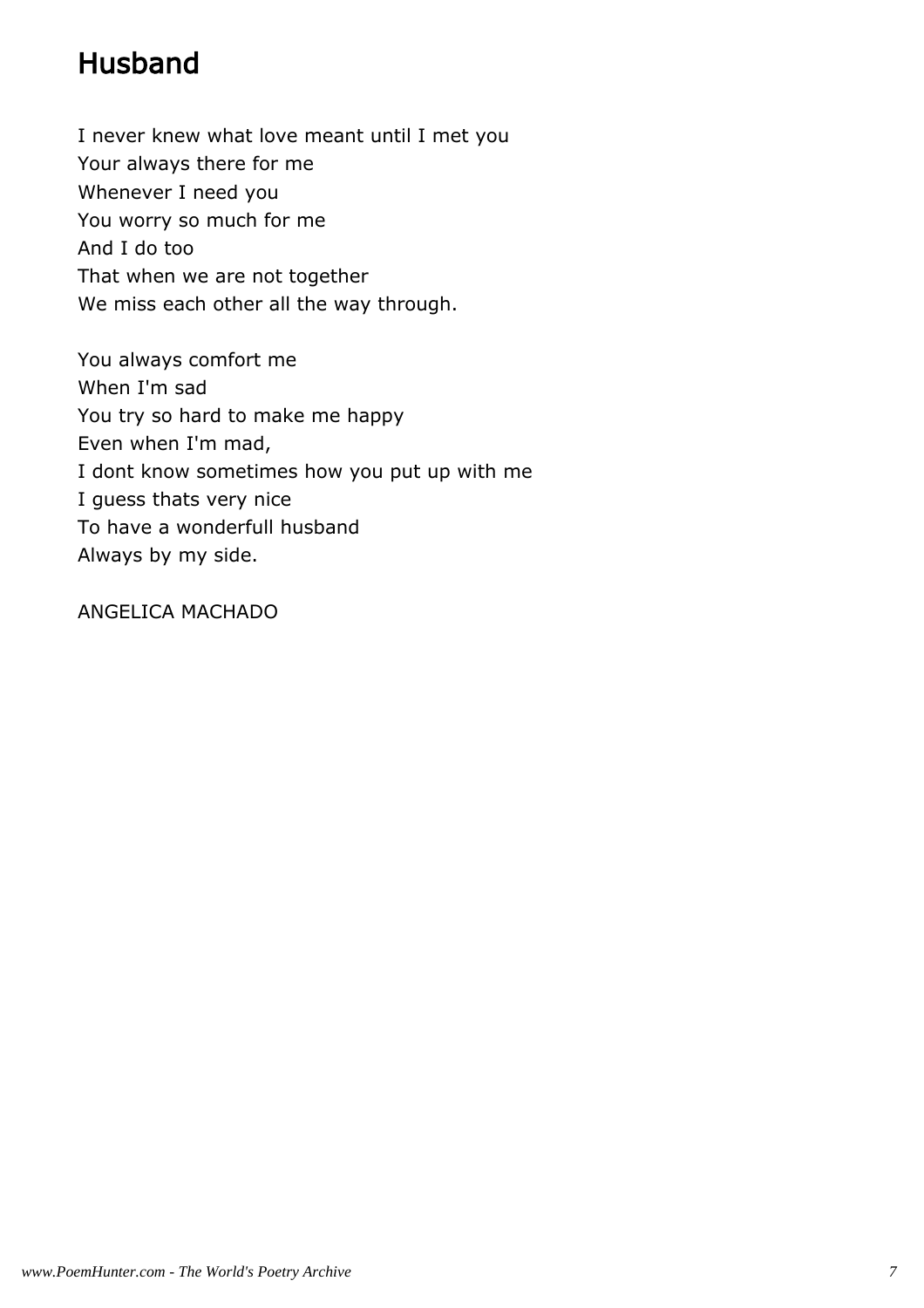# In My Dreams

Sometimes I feel you here next to me

that smell of perfume of warmness and tenderness

I see you only in my dreams…

you look so sad your always crying,

it just breaks my heart I just can't stop crying

you want to tell me something but you don't know how.

You hug me so tight it feels like if you were still around…..

I can hear you singing those beautifull songs, saying baby oh baby why did I leave you so young

I wake up the next morning and you were already gone nowhere to be found. Only the smell of perfume of warmness and tenderness you leave behind when your around.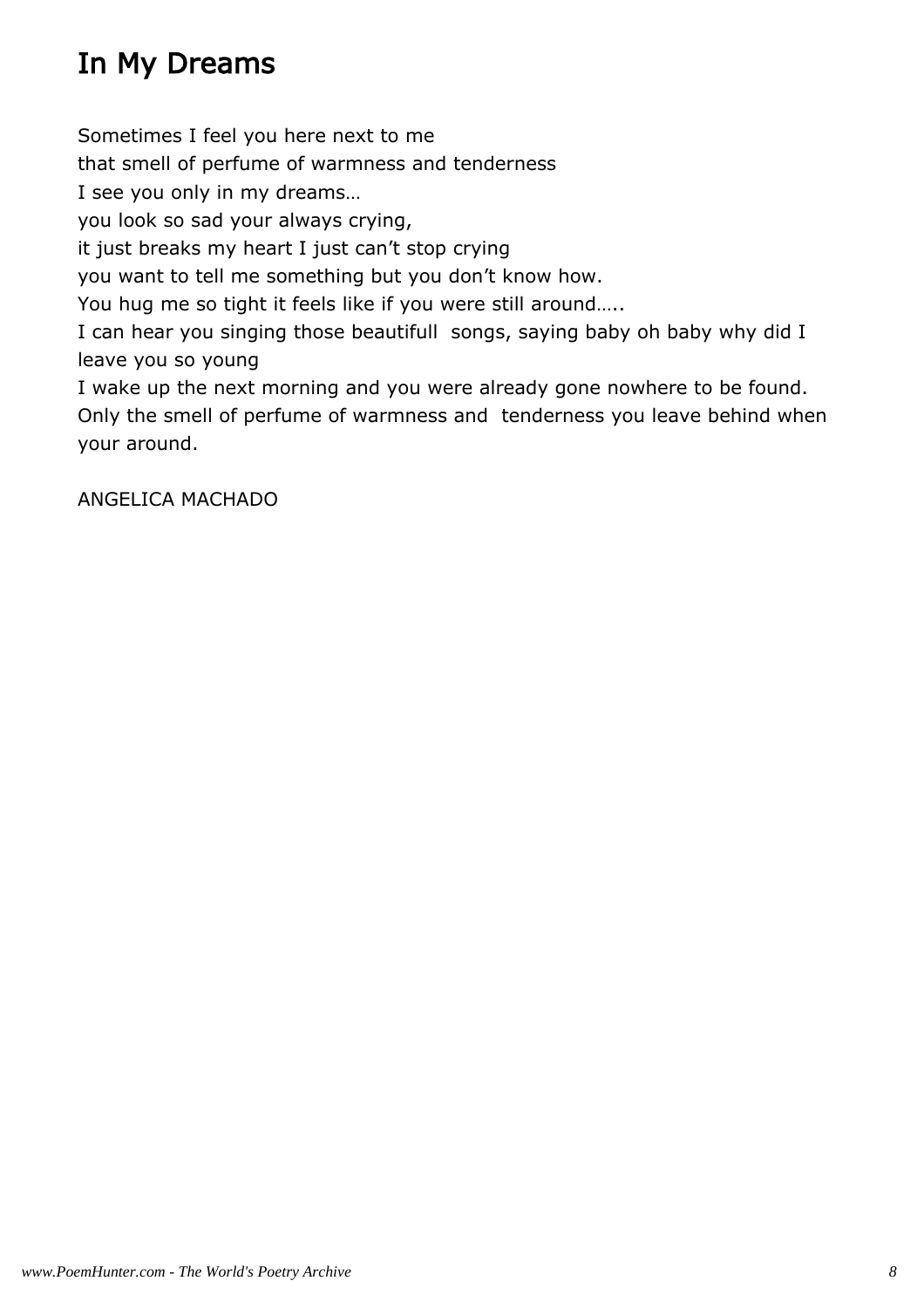#### Letting Go

Letting go of someone you love Is like tearing off Pieces of your skin With the hope Those wounds Will heal.

Letting go of someone you love Makes you think There will never be Another person you Can love Like him.

Letting go of someone you love Gives you freedom From thinking about That someone Every hour of the Day and night.

Letting go of someone you love Opens up the possible The tomorrow A open door, where He tried to close one To the new.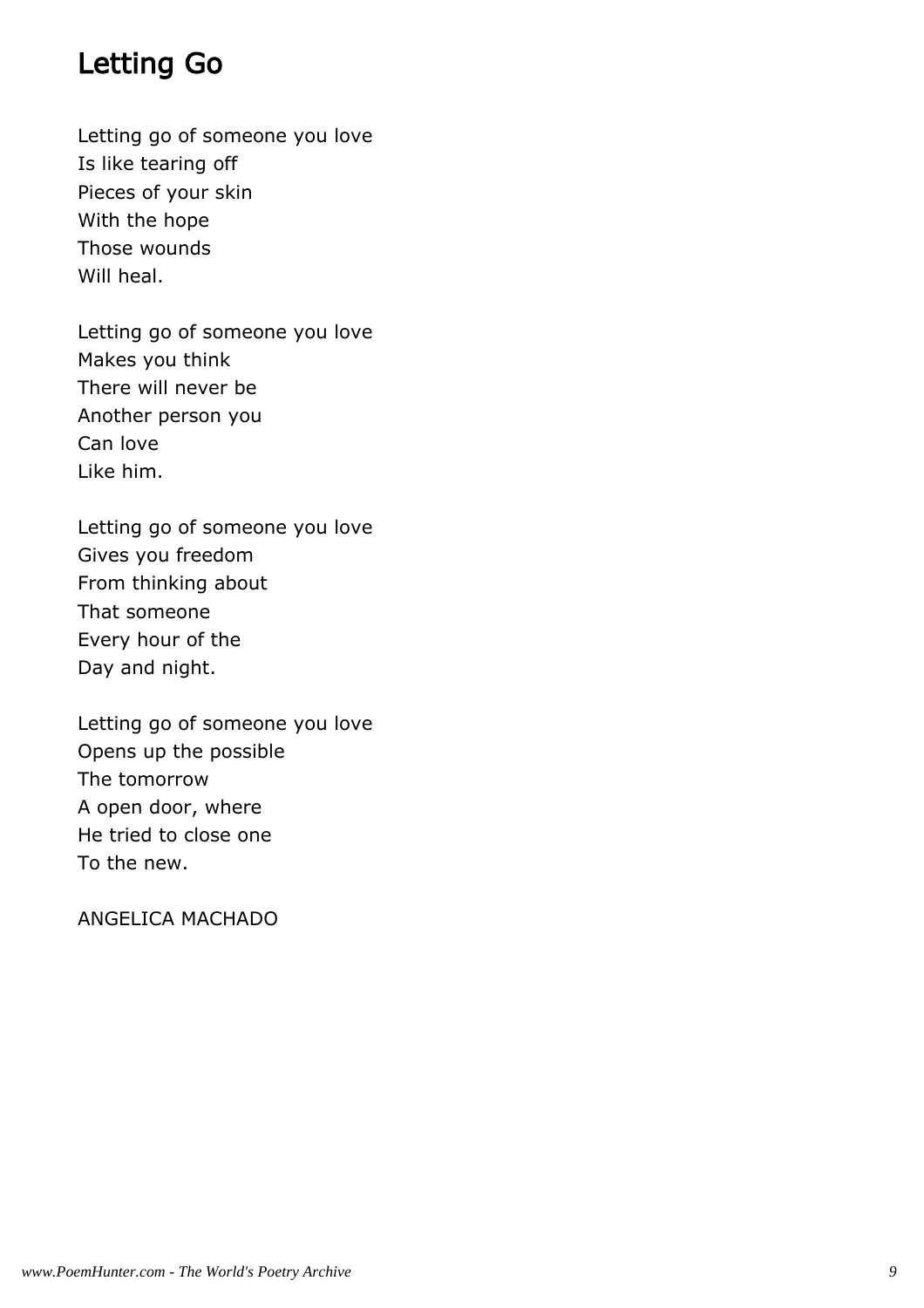# Love Hurts

Oh how love has changed my life. When will my boyfriend come back Is it me that Im doing wrong Or is it he who is messing around. I've lost hope to love again It feels like I've lost something inside me. When you loose something, Its hard to get the exact thing back. Loosing love is the hardest task to over come. But in the end You'll see how much you've grown. And how much you've learned. There will still be pain, and lots of hurt. Its hard when you have to wake up, and not feel him by your side. When will it ever stop. Will I ever leave my past behind? When will the pain go away, when?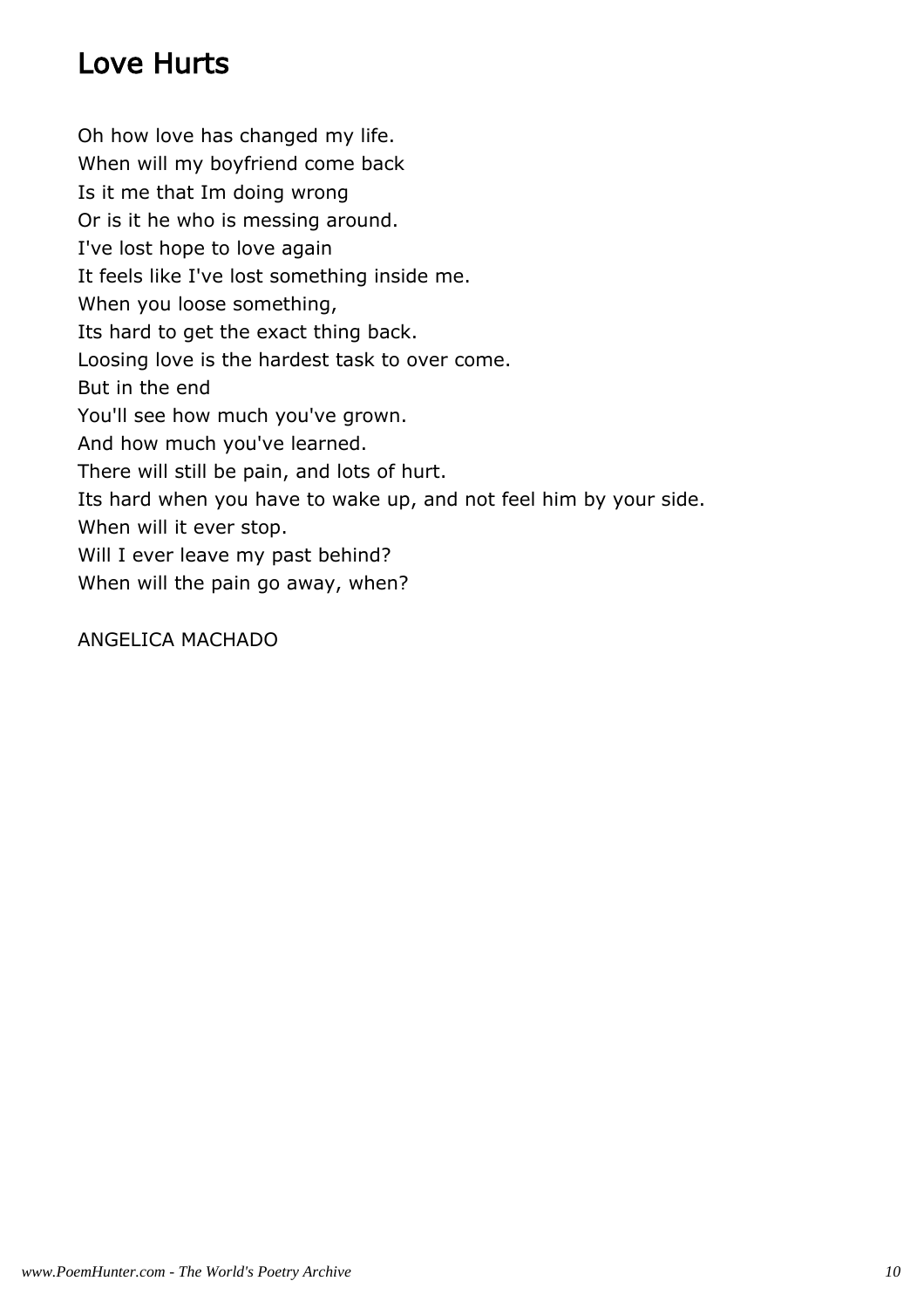#### Love You

Follow me through the garden of love Past flowers and pretty flowers We'll always be alright.

No one can harm our being. Te amo con todo mi corazon Stand beside me, hold my hand

Promise me forever and the world If not please promise me this Te amo con todo mi corazon

Lead me where you want to go I will never stray, I will never detour

Never will I walk away Because I'll still hold true Te amo con todo mi corazon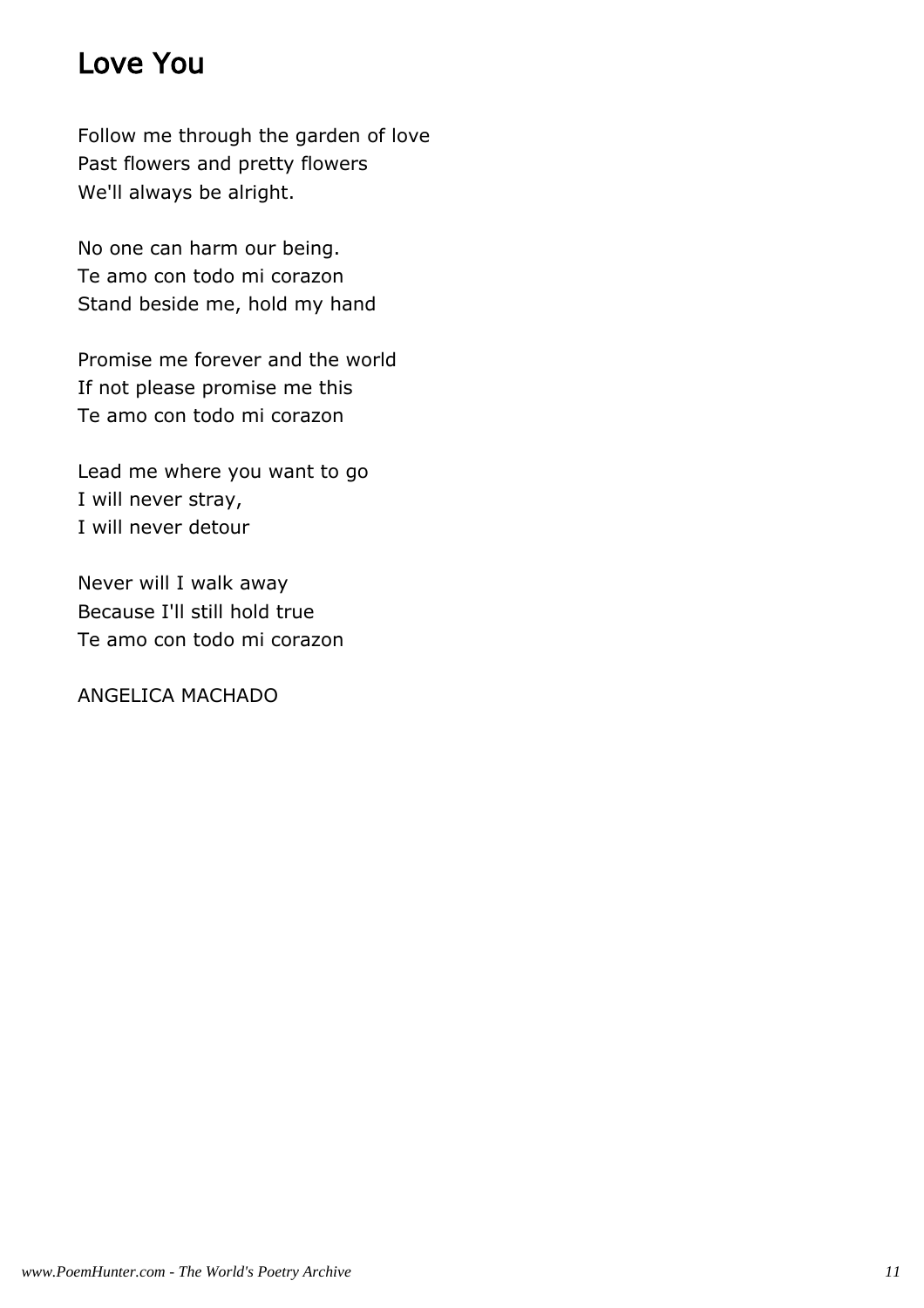# Loving Mother

Mother, how I wish you were here with me. Just hugging and caressing me is what I need. Your always on my mind, In my heart That just the thought of not having you around it breaks my heart. I see you in my dreams. Your always sad and thats what hurts Seeing you in heaven all alone. I pray to you my lord to open your arms for me one day. So we can be together as a family All over again.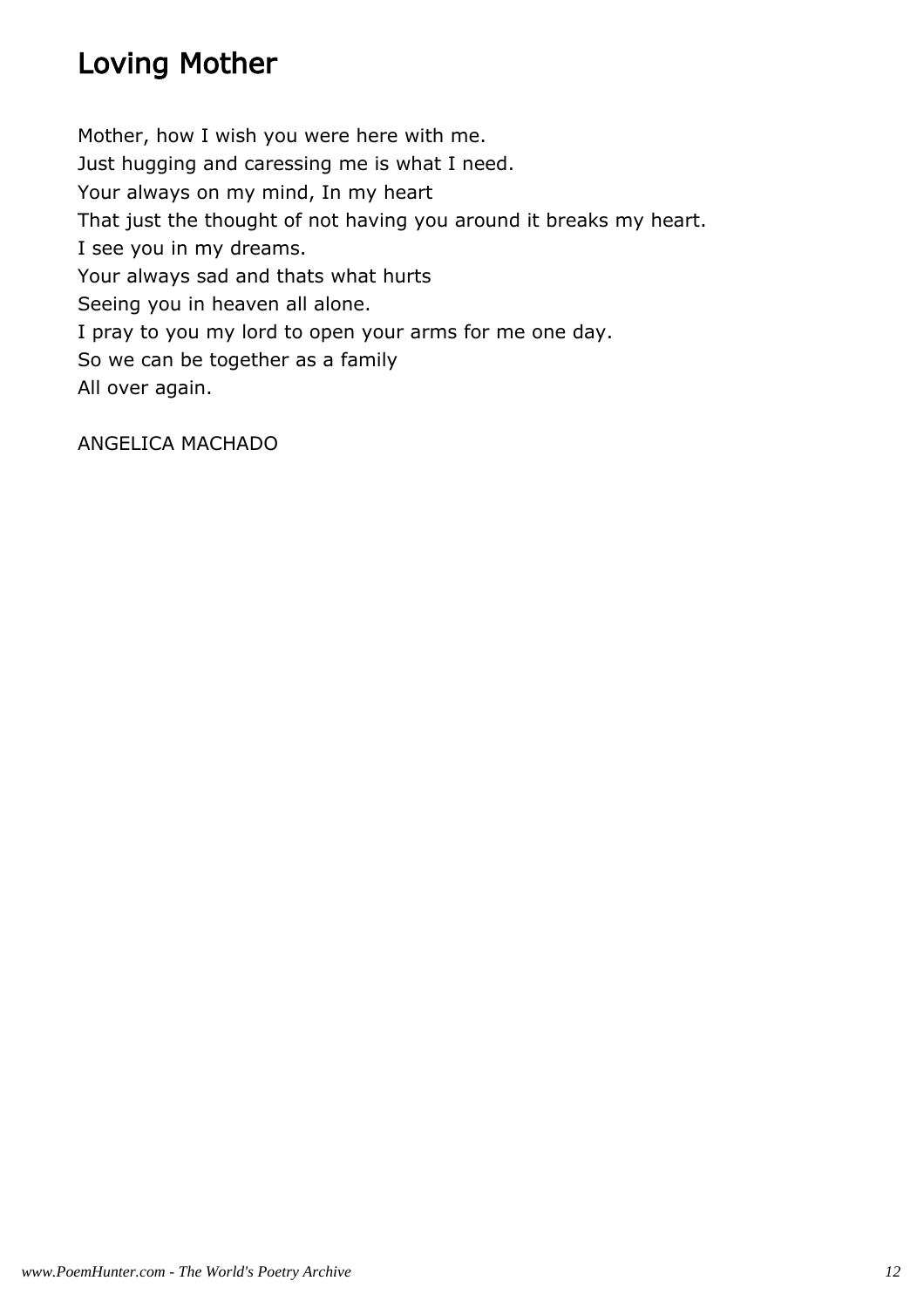# My Dear Kassy (Daughter)

My sweet little girl should be cheerful and mild She must not be fretful and cry Oh why is this passion remember, my child, GOD sees you, who lives in the sky. That dear little face, that I like so to hug and kiss, Remember, though GOD is in Heaven, my love, He sees you within and without, And always looks down, from His glory above, To notice what you are about. If I am not with you, or if it be dark, And nobody is in the way, His eye is as able your doings to mark, In the night as it is in the day. Then dry up your tears and look smiling again, And never do things that are wrong; For I'm sure you must feel it a terrible pain, To think in your mind about doing something wrong. We'll pray first, then GOD may your passion forgive, And teach you from angels to fly; And then you'll be happy as long as you live,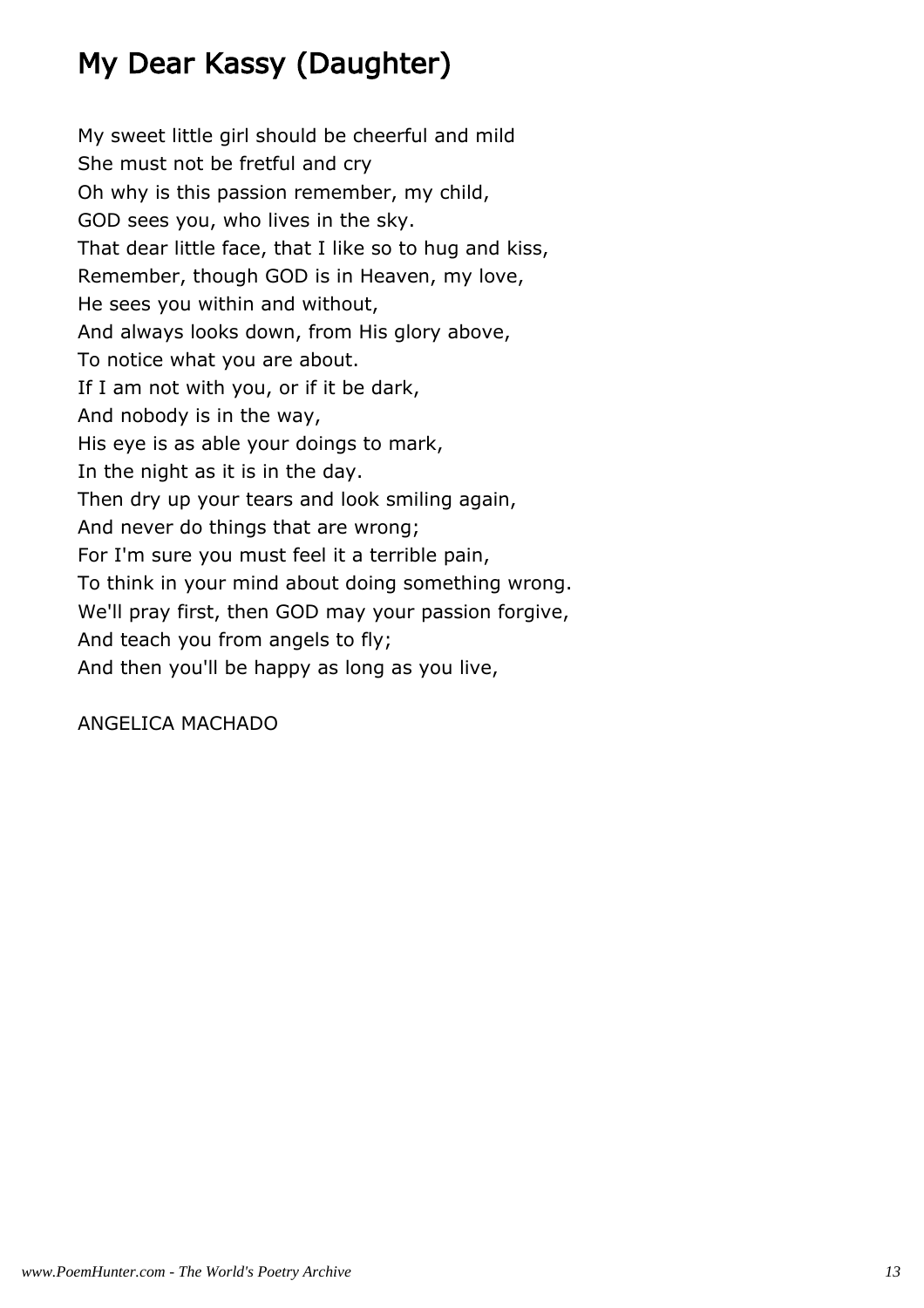#### Sad And Alone

Somewhere in the world a person is crying, somewhere in her world her shattered soul is dying, sometime in her future she gives up trying.

She sits by a broken window watching the rain, the rain falls down just like her tears. The storm in her soul rages, as the storm rages on outside.

Her cries in the night go unheard and unanswered, she is alone in a world of hatred. Everyone she once knew disappeared from her life, just like her hope. She thinks about life and contemplates death, she knows things will only get worse.

As she stares into the lonely night she decides her own fate - As a brilliant flash of lightning arcs thru the dark stormy sky she knows what she must do.

As a tear rolls down her face she slowly moves away from the window, and reaches for the bottle on her bedstand. She lights up a cigarette and takes in a deep lungful of the hot acrid smoke; she slowly opens the bottle in her hand, trying to see thru her blinding tears.

As the thunder rumbles outside the window she tips the bottle up and drinks down the contents. She knows soon her pain will be over as she lies down on her bed and wipes the tears from her eyes.

Sad and alone she drifts in and out of consciousness until the darkness finally envelopes her in its comfort, as one final tear falls down.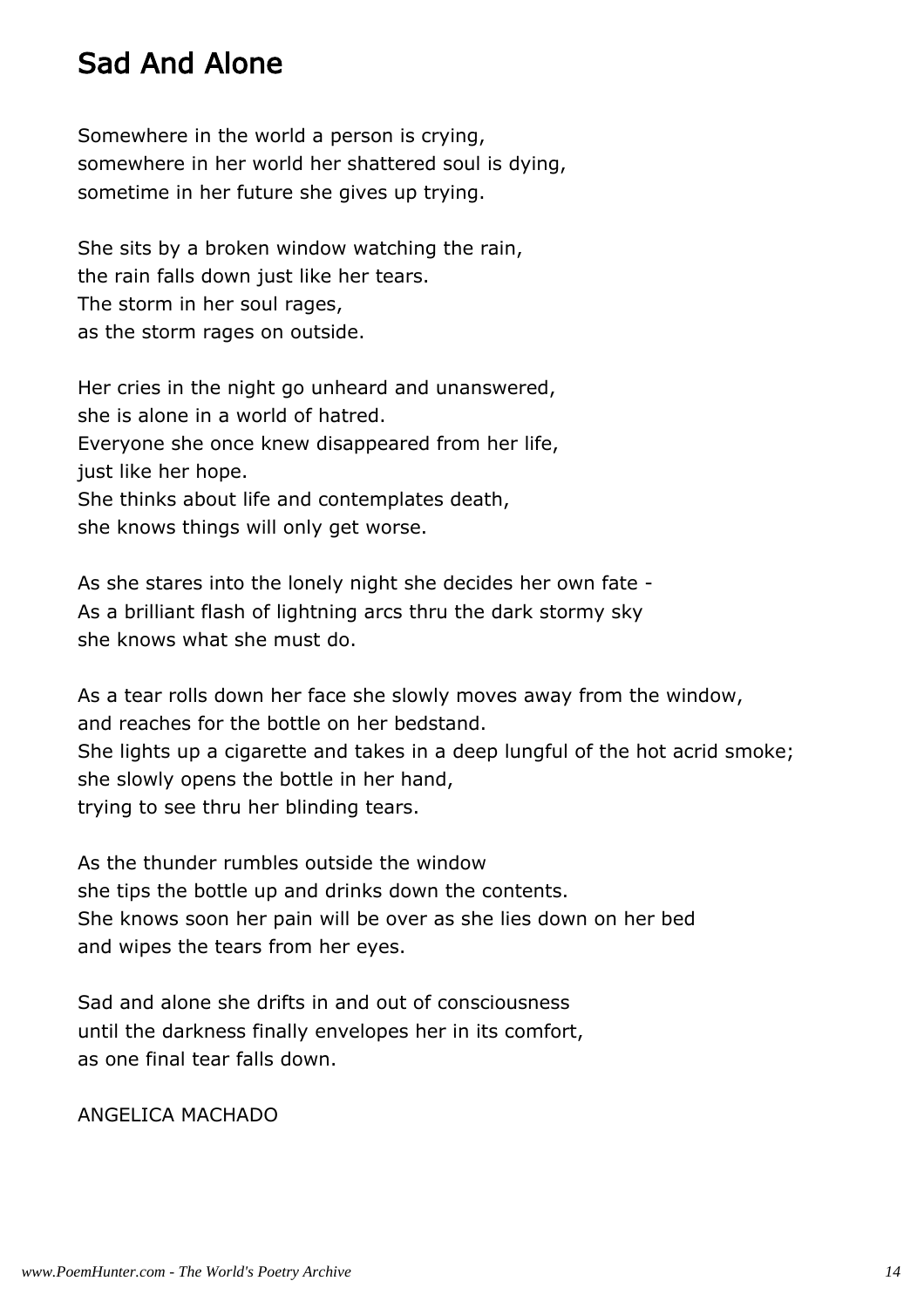## Seeing You Again

I saw you the other day, we stared at each others face I turned the other way, because I had nothing to say I've always wondered what had happened to you It's been several years, the last time I saw you I loved you so much, but things just didn't work out I was so stupid for thinking you were the one, I wished you the best in life, but instead you wished me the worse But look whose married now and 'you' still alone…..

Crying and regretting each day for letting me go Now all I can say to you is good luck in whatever you decide So if I see you again, please don't cry, just turn the other way To me your a f……looser in my way anyway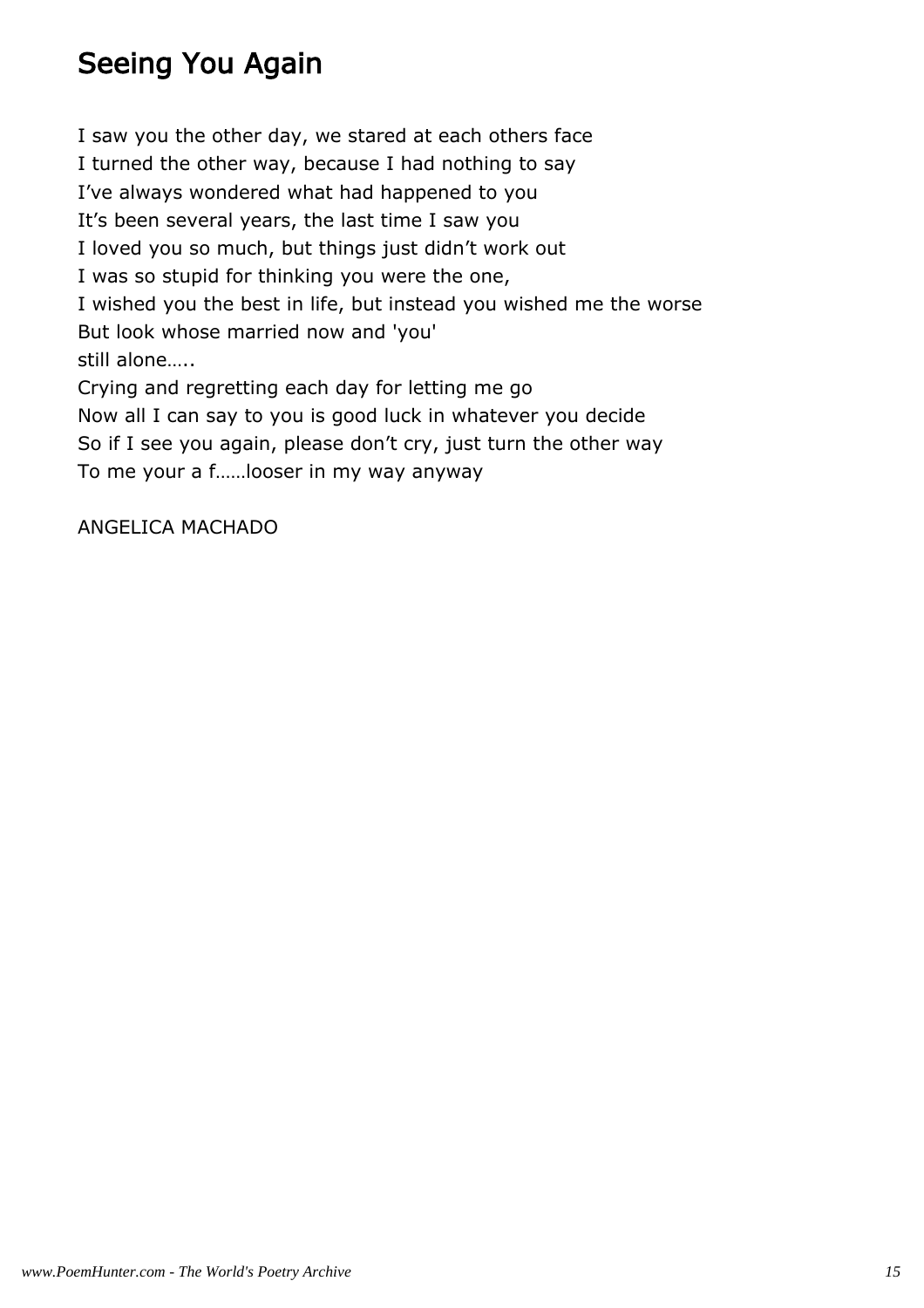#### **Sisters**

God sent us to be sisters. So we can be best of friends. To be there for one another Even when there is pain. I thank the lord for sending my sisters to me. For whom I truly love and care. We shared so many things together, Like laughters and some scares. Its funny how we sometimes argue, I guess its normal, in this world. But, having you as my sister Means more to me, more than you'll ever know. I would'nt trade you for anything I will never let go. As our friendship continues to grow So will my love for you. Just always remember you can talk to me. I'll be the best friend you ever knew.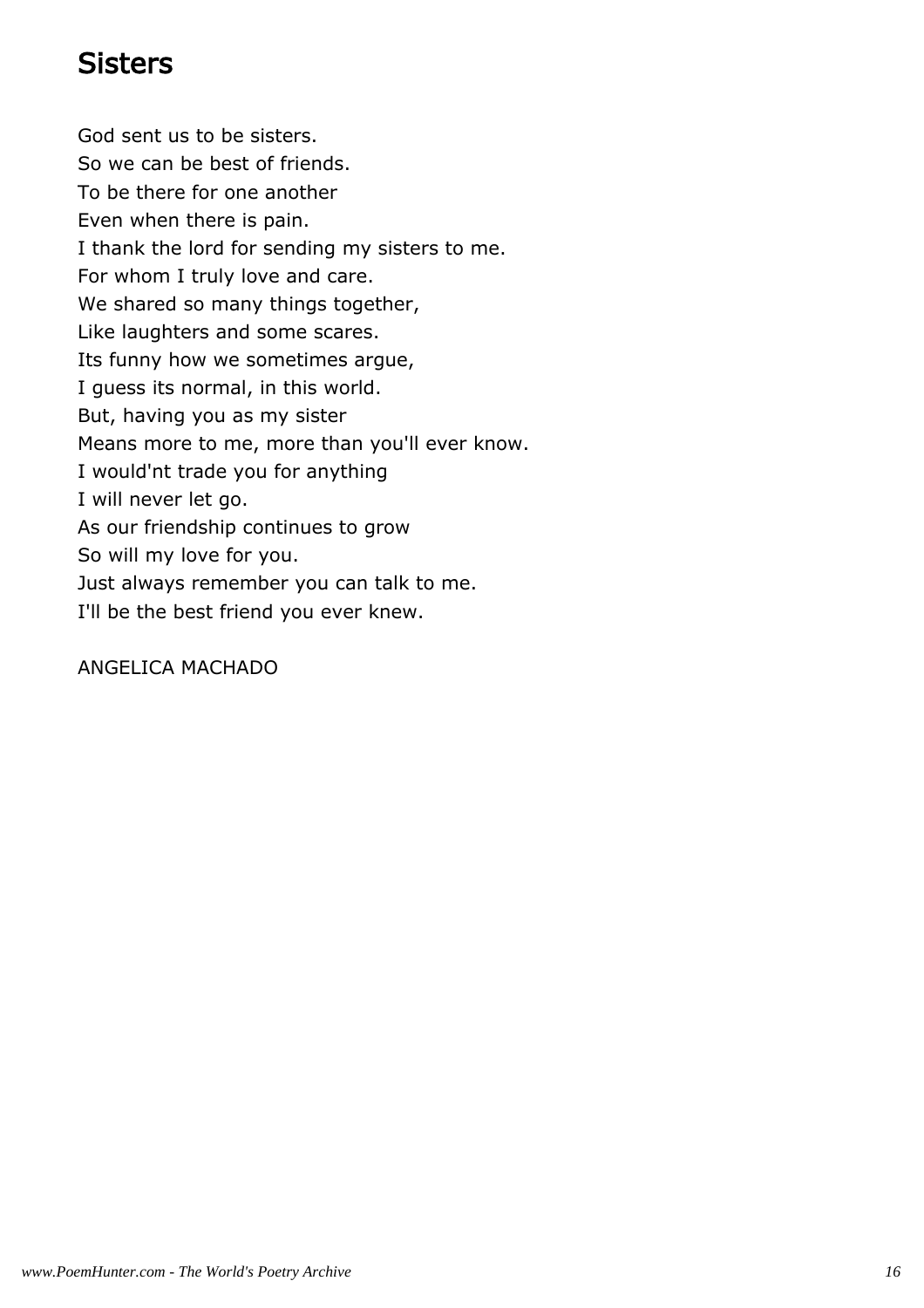#### Special Daughter

You always bring me that special joy That comes from deep inside That every year that passes by Your more special than before Through every stage through every age I love you even more.

Your a very special daughter to me That words can describe And I know sometimes Im so hard on you And it hurts me to see you cry....... I have always tried to be there for you In every way I'am the proudest mom by far to say.

My how the years have flown Now look my little angel your all grown No matter what happens You will always be my only little girl.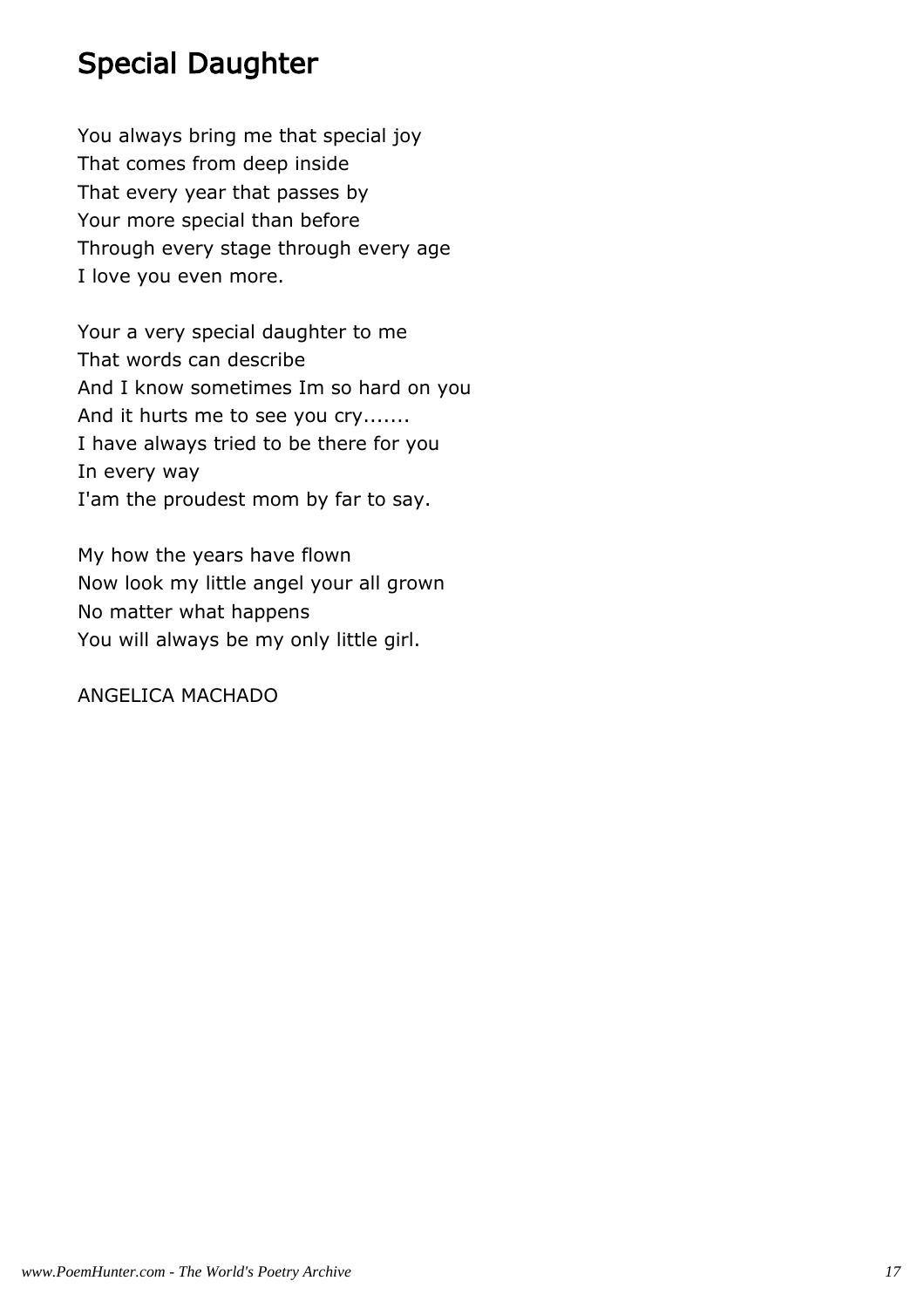# Unknown

We are perfect For in our case, Your laugh brings a smile to my face... And since the start... Your kindness has brought warmth to my heart... this is why...I feel... We shall never be apart $\sim$ Your love makes me bloom It's the way you treat me it's all good While our appearance remains ...unknown... It is YoU.. i adore... So don't ever feel insecure of one day loosing me Because I love you and only you And will love you forever and ever more... so once again..let me tell you For our love is...so strong... ...than any range of Motion in the Ocean..~.. So shall we never p a r t... We shall remain as strong as we were from the very start.....